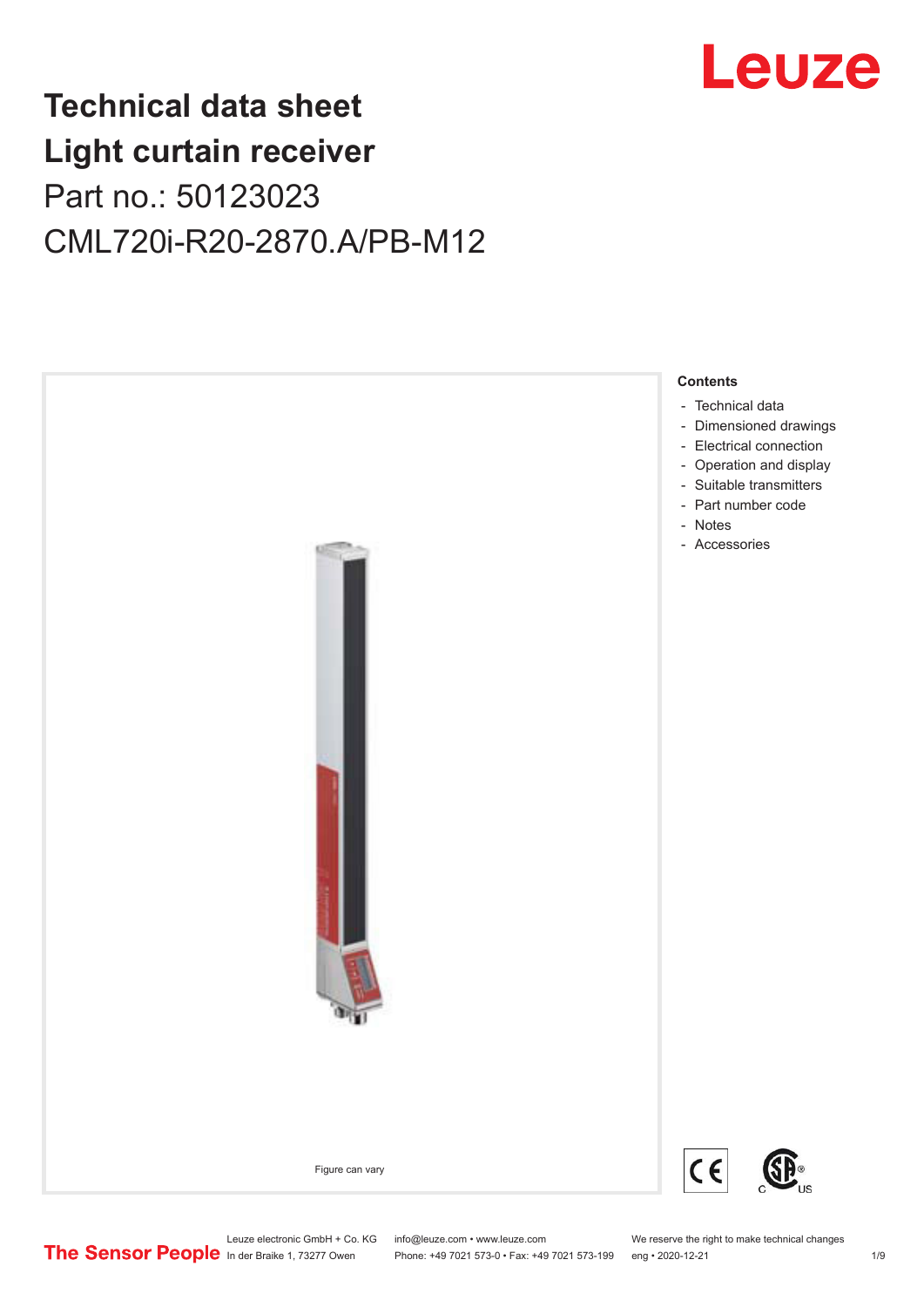## <span id="page-1-0"></span>**Technical data**

# Leuze

| <b>Basic data</b>                              |                                                                                                             |
|------------------------------------------------|-------------------------------------------------------------------------------------------------------------|
| Series                                         | 720                                                                                                         |
| <b>Operating principle</b>                     | Throughbeam principle                                                                                       |
| Device type                                    | Receiver                                                                                                    |
| <b>Contains</b>                                | 2x BT-NC sliding block                                                                                      |
| <b>Application</b>                             | Object measurement                                                                                          |
| <b>Special version</b>                         |                                                                                                             |
| <b>Special version</b>                         | Crossed-beam scanning                                                                                       |
|                                                | Diagonal-beam scanning                                                                                      |
|                                                | Parallel-beam scanning                                                                                      |
| <b>Optical data</b>                            |                                                                                                             |
| <b>Operating range</b>                         | Guaranteed operating range                                                                                  |
| <b>Operating range</b>                         | 0.37m                                                                                                       |
| <b>Operating range limit</b>                   | Typical operating range                                                                                     |
| <b>Operating range limit</b>                   | 0.29m                                                                                                       |
| <b>Measurement field length</b>                | 2.870 mm                                                                                                    |
| <b>Number of beams</b>                         | 144 Piece(s)                                                                                                |
| Beam spacing                                   | 20 mm                                                                                                       |
|                                                |                                                                                                             |
| <b>Measurement data</b>                        |                                                                                                             |
| Minimum object diameter                        | 30 mm                                                                                                       |
| <b>Electrical data</b>                         |                                                                                                             |
| <b>Protective circuit</b>                      | Polarity reversal protection                                                                                |
|                                                | Short circuit protected                                                                                     |
|                                                | <b>Transient protection</b>                                                                                 |
|                                                |                                                                                                             |
| Performance data                               |                                                                                                             |
| Supply voltage $U_{B}$                         | 18  30 V, DC                                                                                                |
| <b>Residual ripple</b>                         | 0  15 %, From $U_{\rm B}$                                                                                   |
| <b>Open-circuit current</b>                    | 0  435 mA, The specified values refer<br>to the entire package consisting of trans-<br>mitter and receiver. |
|                                                |                                                                                                             |
| Inputs/outputs selectable                      |                                                                                                             |
| Output current, max.                           | 100 mA                                                                                                      |
| Input resistance                               | $6.000 \Omega$                                                                                              |
| Number of inputs/outputs selectable 2 Piece(s) |                                                                                                             |
| Type                                           | Inputs/outputs selectable                                                                                   |
| Voltage type, outputs                          | DC                                                                                                          |
| Switching voltage, outputs                     | Typ. $U_R / 0 V$                                                                                            |
| Voltage type, inputs                           | DC                                                                                                          |
| Switching voltage, inputs                      | high: ≥6V                                                                                                   |
|                                                | low: $\leq 4V$                                                                                              |
|                                                |                                                                                                             |
| Input/output 1                                 |                                                                                                             |
| Activation/disable delay                       | 1 ms                                                                                                        |
| <b>Timing</b>                                  |                                                                                                             |
| Cycle time                                     | 4.72 ms                                                                                                     |
| Response time per beam                         | 30 µs                                                                                                       |
| <b>Interface</b>                               |                                                                                                             |
| Type                                           | PROFIBUS DP                                                                                                 |
|                                                |                                                                                                             |
| <b>PROFIBUS DP</b><br><b>Function</b>          | Process                                                                                                     |
|                                                |                                                                                                             |

| <b>Service interface</b> |                                             |                                                      |
|--------------------------|---------------------------------------------|------------------------------------------------------|
| <b>Type</b>              |                                             | IO-Link                                              |
|                          | <b>IO-Link</b>                              |                                                      |
|                          | <b>Function</b>                             | Configuration via software                           |
|                          |                                             | Service                                              |
|                          | <b>Connection</b>                           |                                                      |
|                          | <b>Number of connections</b>                | 2 Piece(s)                                           |
|                          | <b>Plug outlet</b>                          | Axial                                                |
|                          |                                             |                                                      |
|                          | <b>Connection 1</b><br><b>Function</b>      |                                                      |
|                          |                                             | Configuration interface<br>Connection to transmitter |
|                          |                                             | Signal IN                                            |
|                          |                                             | Signal OUT                                           |
|                          |                                             | Voltage supply                                       |
|                          | <b>Type of connection</b>                   | Connector                                            |
|                          | <b>Thread size</b>                          | M12                                                  |
|                          | Type                                        | Male                                                 |
|                          | <b>Material</b>                             | Metal                                                |
|                          | No. of pins                                 | 8-pin                                                |
|                          | Encoding                                    | A-coded                                              |
|                          |                                             |                                                      |
|                          | <b>Connection 2</b>                         |                                                      |
|                          | <b>Function</b>                             | <b>BUS IN</b>                                        |
|                          |                                             | <b>BUS OUT</b>                                       |
|                          | <b>Type of connection</b>                   | Connector                                            |
|                          | <b>Thread size</b>                          | M12                                                  |
|                          | <b>Type</b><br><b>Material</b>              | Female<br>Metal                                      |
|                          | No. of pins                                 | 5-pin                                                |
|                          | Encoding                                    | B-coded                                              |
|                          |                                             |                                                      |
| <b>Mechanical data</b>   |                                             |                                                      |
|                          | Design                                      | Cubic                                                |
|                          | Dimension (W x H x L)                       | 29 mm x 35.4 mm x 2,955 mm                           |
|                          | <b>Housing material</b>                     | Metal                                                |
|                          | <b>Metal housing</b><br>Lens cover material | Aluminum                                             |
|                          | Net weight                                  | Plastic                                              |
|                          | <b>Housing color</b>                        | 2,900 g<br>Silver                                    |
|                          | Type of fastening                           | Groove mounting                                      |
|                          |                                             | Via optional mounting device                         |
|                          |                                             |                                                      |
|                          | <b>Operation and display</b>                |                                                      |
|                          | Type of display                             | LED<br>OLED display                                  |
|                          | <b>Number of LEDs</b>                       | 2 Piece(s)                                           |
|                          | Type of configuration                       | Software                                             |
|                          |                                             | Teach-in                                             |
|                          | <b>Operational controls</b>                 | Membrane keyboard                                    |
|                          | <b>Environmental data</b>                   |                                                      |
|                          |                                             |                                                      |

| Ambient temperature, operation | $-3060 °C$ |
|--------------------------------|------------|
| Ambient temperature, storage   | -40  70 °C |

Leuze electronic GmbH + Co. KG info@leuze.com • www.leuze.com We reserve the right to make technical changes In der Braike 1, 73277 Owen Phone: +49 7021 573-0 • Fax: +49 7021 573-199 eng • 2020-12-21 299 Phone: +49 7021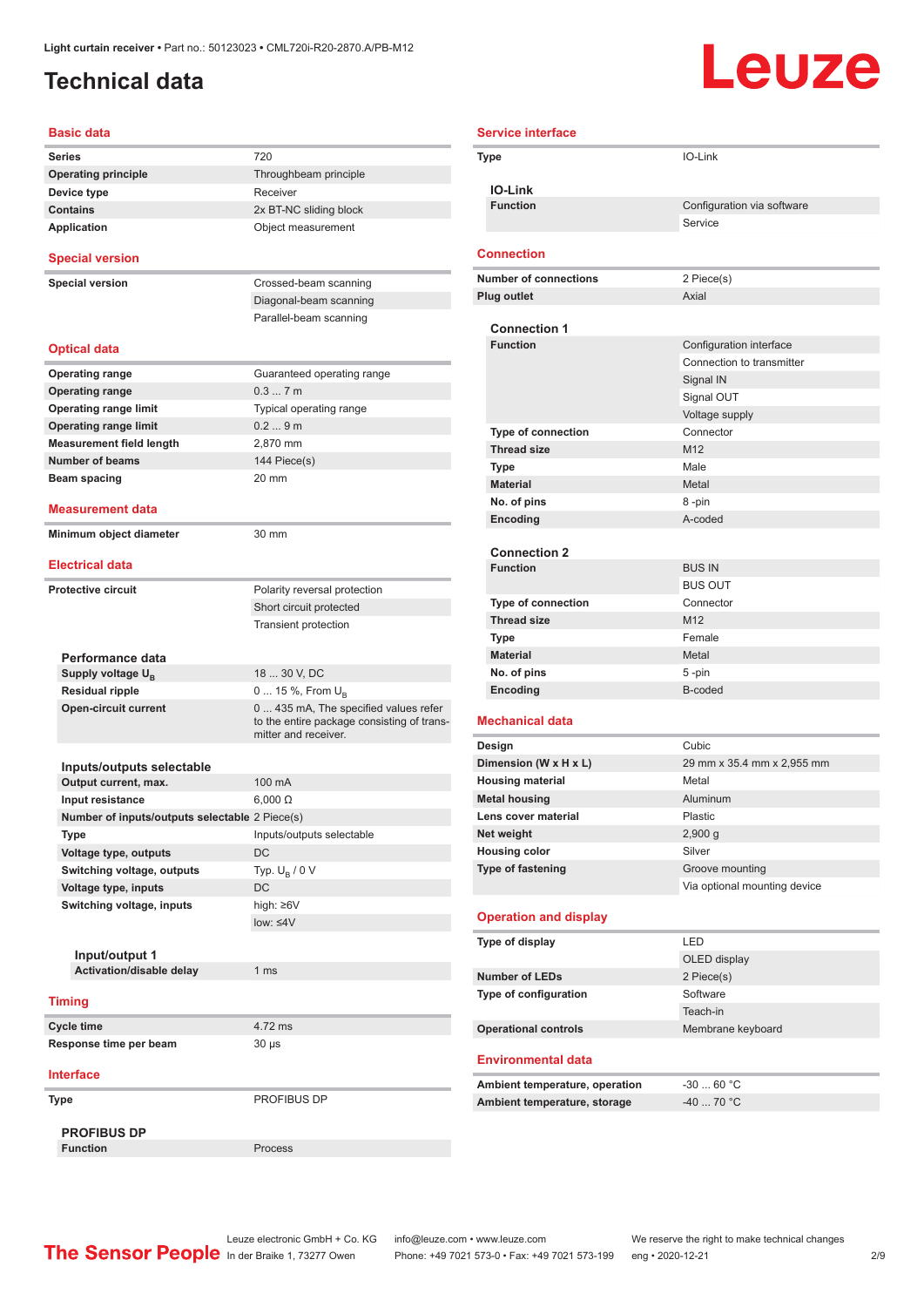# **Technical data**

# Leuze

### **Certifications**

| Degree of protection     | IP 65         |
|--------------------------|---------------|
| <b>Protection class</b>  | Ш             |
| <b>Certifications</b>    | c CSA US      |
| <b>Standards applied</b> | IEC 60947-5-2 |
|                          |               |

### **Classification**

| <b>Customs tariff number</b> | 90314990 |
|------------------------------|----------|
| eCl@ss 5.1.4                 | 27270910 |
| eCl@ss 8.0                   | 27270910 |
| eCl@ss 9.0                   | 27270910 |
| eCl@ss 10.0                  | 27270910 |
| eCl@ss 11.0                  | 27270910 |
| <b>ETIM 5.0</b>              | EC002549 |
| <b>ETIM 6.0</b>              | EC002549 |
| <b>ETIM 7.0</b>              | EC002549 |
|                              |          |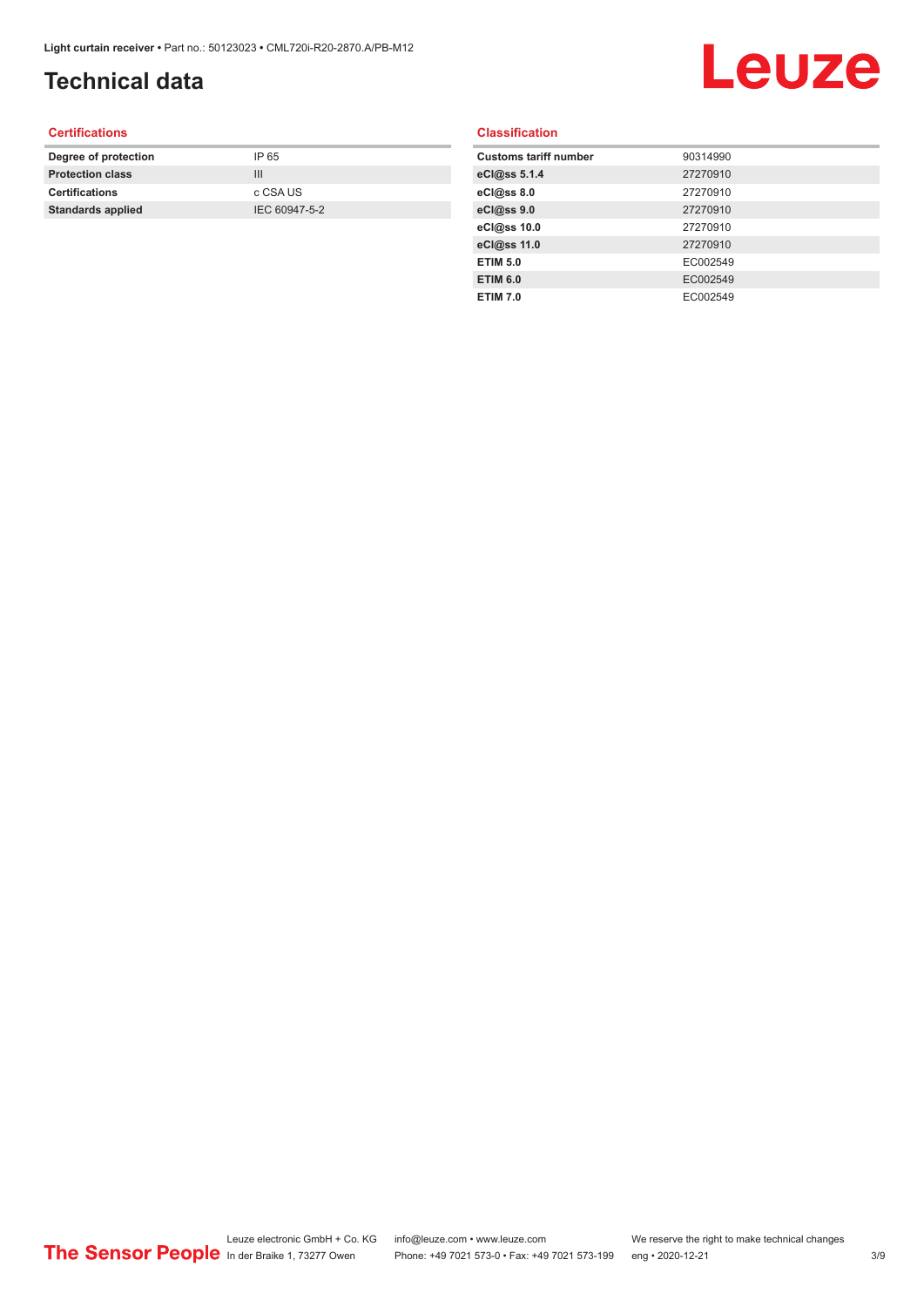### <span id="page-3-0"></span>**Dimensioned drawings**

All dimensions in millimeters



- 
- B Measurement field length 2870 mm
- F M6 thread

G Fastening groove

- 
- R Receiver Y 5 mm

T Transmitter

Leuze electronic GmbH + Co. KG info@leuze.com • www.leuze.com We reserve the right to make technical changes<br>
The Sensor People in der Braike 1, 73277 Owen Phone: +49 7021 573-0 • Fax: +49 7021 573-199 eng • 2020-12-21 Phone: +49 7021 573-0 • Fax: +49 7021 573-199 eng • 2020-12-21 4/9

# **Leuze**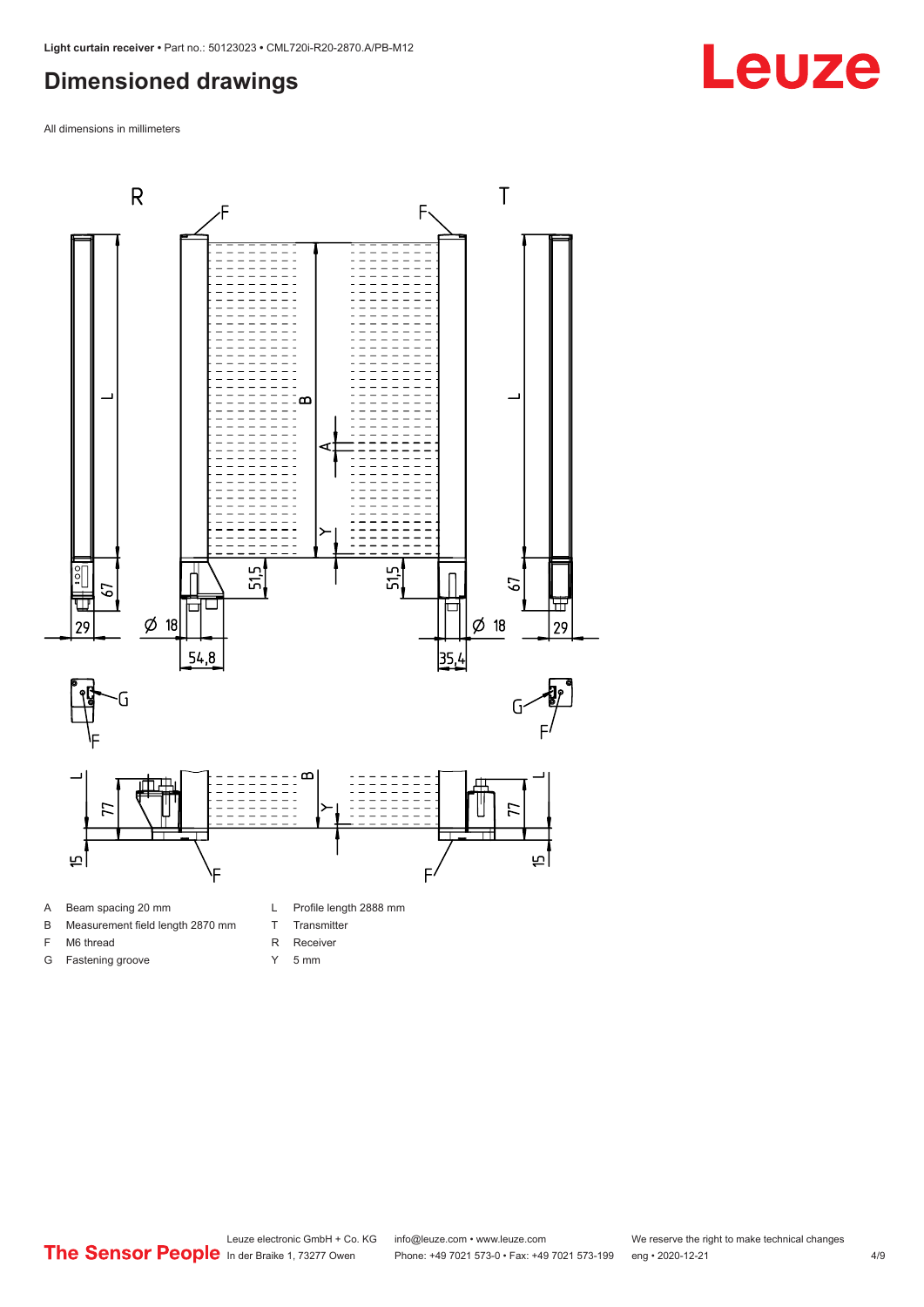### <span id="page-4-0"></span>**Dimensioned drawings**





## **Electrical connection**

**Connection 1**

| <b>Function</b>    | Configuration interface   |
|--------------------|---------------------------|
|                    | Connection to transmitter |
|                    | Signal IN                 |
|                    | Signal OUT                |
|                    | Voltage supply            |
| Type of connection | Connector                 |
| <b>Thread size</b> | M12                       |
| <b>Type</b>        | Male                      |
| <b>Material</b>    | Metal                     |
| No. of pins        | 8-pin                     |
| Encoding           | A-coded                   |

### **Pin Pin assignment**

|                | $V +$            |  |  |
|----------------|------------------|--|--|
| $\overline{2}$ | I/O <sub>1</sub> |  |  |
| 3              | <b>GND</b>       |  |  |
| $\overline{4}$ | IO-Link          |  |  |
| 5              | I/O <sub>2</sub> |  |  |
| 6              | RS 485 Tx+       |  |  |
|                | RS 485 Tx+       |  |  |
| 8              | <b>FE/SHIELD</b> |  |  |
|                |                  |  |  |



### **Connection 2**

| <b>Function</b>    | <b>BUS IN</b>  |
|--------------------|----------------|
|                    | <b>BUS OUT</b> |
| Type of connection | Connector      |
| <b>Thread size</b> | M12            |
| <b>Type</b>        | Female         |
| <b>Material</b>    | Metal          |
| No. of pins        | $5$ -pin       |
| Encoding           | B-coded        |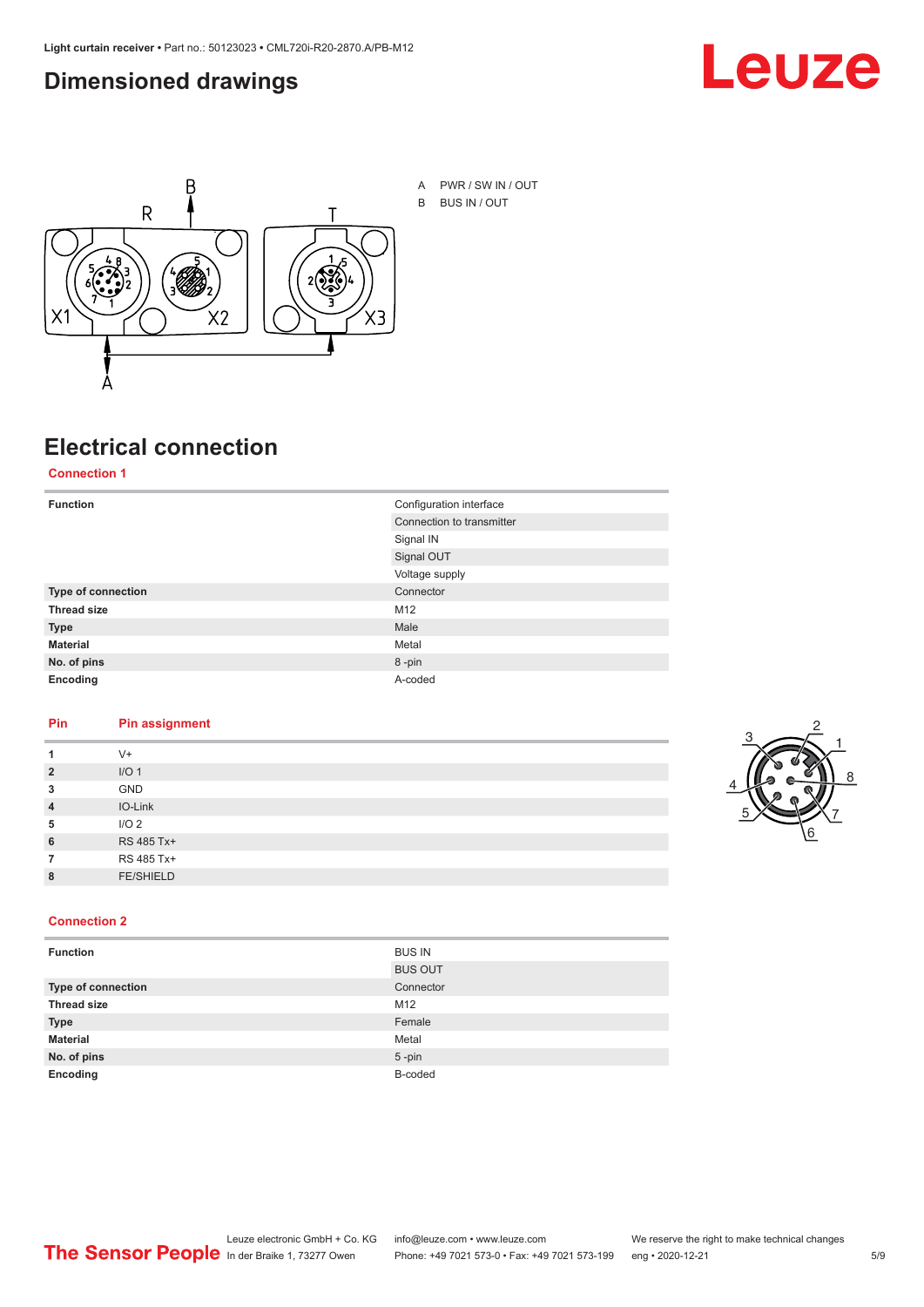## <span id="page-5-0"></span>**Electrical connection**

### **Pin Pin assignment 1** V+ **2** Tx-**3** PB GND **4** Tx+ **5** FE/SHIELD 3 2 1 5 4



| <b>LED</b>     | <b>Display</b>           | <b>Meaning</b>                         |
|----------------|--------------------------|----------------------------------------|
|                | Green, continuous light  | Operational readiness                  |
|                | Green, flashing          | Teach / error                          |
| $\overline{2}$ | Yellow, continuous light | Light path free, with function reserve |
|                | Yellow, flashing         | No function reserve                    |
|                | Off                      | Object detected                        |

### **Suitable transmitters**

| Part no. | <b>Designation</b>         | <b>Article</b>               | <b>Description</b>                                                    |
|----------|----------------------------|------------------------------|-----------------------------------------------------------------------|
| 50119440 | CML720i-T20-<br>2870.A-M12 | Light curtain<br>transmitter | Operating range: 0.3  6 m<br>Connection: Connector, M12, Axial, 5-pin |

### **Part number code**

Part designation: **CML7XXi-YZZ-AAAA.BCCCDDD-EEEFFF**

| <b>CML</b>   | <b>Operating principle</b><br>Measuring light curtain                                                                                     |
|--------------|-------------------------------------------------------------------------------------------------------------------------------------------|
| 7XXi         | <b>Series</b><br>720i: 720i series<br>730i: 730i series                                                                                   |
| Y            | Device type<br>T: transmitter<br>R: receiver                                                                                              |
| <b>ZZ</b>    | <b>Beam spacing</b><br>$05:5$ mm<br>$10:10 \, \text{mm}$<br>20:20 mm<br>40:40 mm                                                          |
| <b>AAAA</b>  | Measurement field length [mm], dependent on beam spacing                                                                                  |
| в            | Equipment<br>A: connector outlet, axial<br>R: rear connector outlet                                                                       |
| $_{\rm ccc}$ | Interface<br>L: IO-Link<br>/CN: CANopen<br>/PB: PROFIBUS<br>/PN: PROFINET<br>/CV: Analog current and voltage output<br>/D3: RS 485 Modbus |

Leuze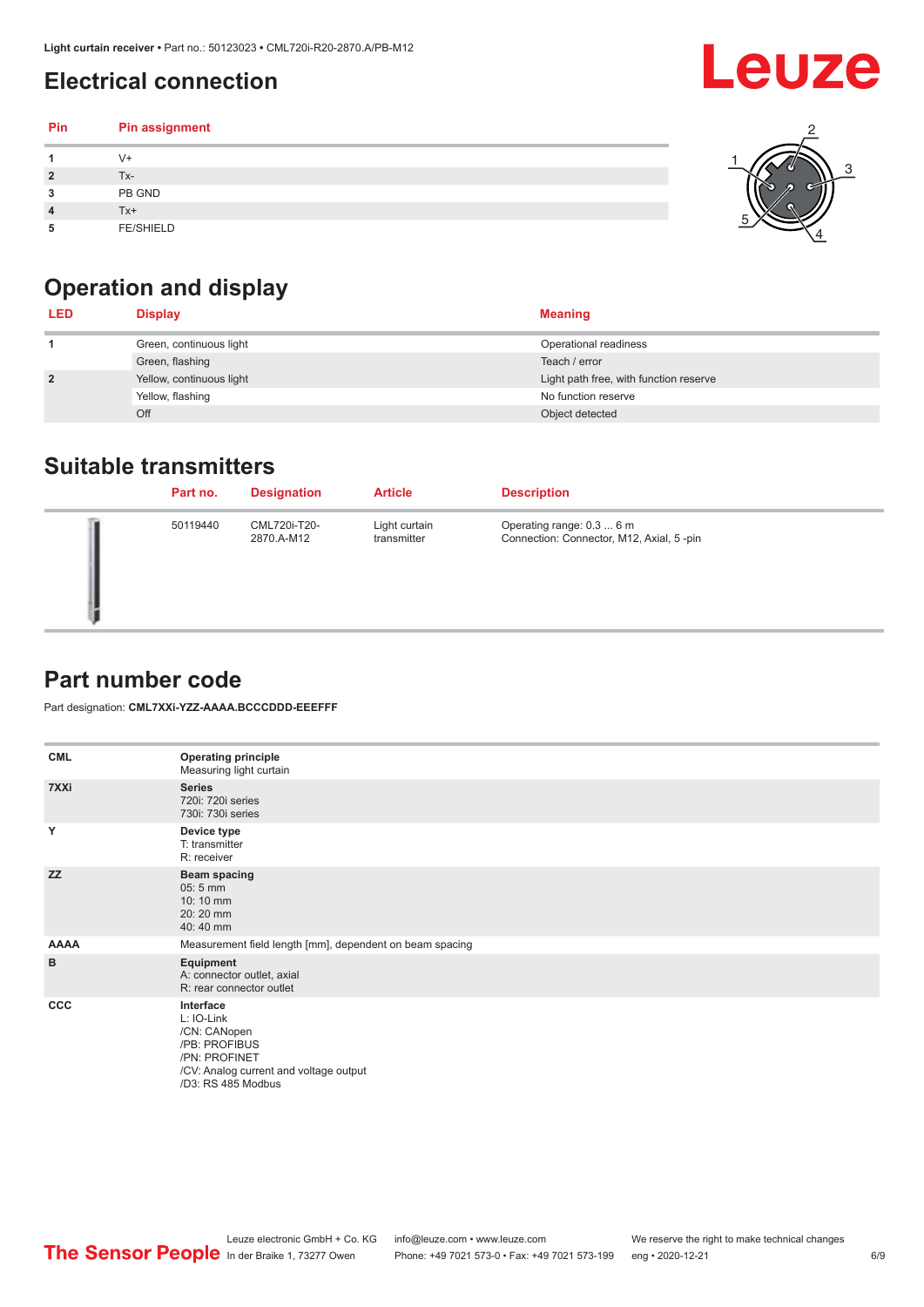### <span id="page-6-0"></span>**Part number code**



| <b>DDD</b> | <b>Special equipment</b><br>-PS: Power Setting                                                  |
|------------|-------------------------------------------------------------------------------------------------|
| <b>EEE</b> | <b>Electrical connection</b><br>M12: M12 connector                                              |
| <b>FFF</b> | -EX: Explosion protection                                                                       |
|            |                                                                                                 |
|            | <b>Note</b>                                                                                     |
|            | $\&$ A list with all available device types can be found on the Leuze website at www.leuze.com. |

### **Notes**

| Observe intended use!                                                                                                                                                                                                            |
|----------------------------------------------------------------------------------------------------------------------------------------------------------------------------------------------------------------------------------|
| $\%$ This product is not a safety sensor and is not intended as personnel protection.<br>$\%$ The product may only be put into operation by competent persons.<br>$\%$ Only use the product in accordance with its intended use. |
|                                                                                                                                                                                                                                  |



### **For UL applications:**

ª For UL applications, use is only permitted in Class 2 circuits in accordance with the NEC (National Electric Code). ª These proximity switches shall be used with UL Listed Cable assemblies rated 30V, 0.5A min, in the field installation, or equivalent (categories: CYJV/ CYJV7 or PVVA/PVVA7)

### **Accessories**

# Connection technology - Connection cables

|        | Part no. | <b>Designation</b>     | <b>Article</b>   | <b>Description</b>                                                                                                                                         |
|--------|----------|------------------------|------------------|------------------------------------------------------------------------------------------------------------------------------------------------------------|
| 2<br>W | 50132079 | KD U-M12-5A-V1-<br>050 | Connection cable | Connection 1: Connector, M12, Axial, Female, A-coded, 5-pin<br>Connection 2: Open end<br>Shielded: No<br>Cable length: 5,000 mm<br>Sheathing material: PVC |

### Connection technology - Y distribution cables

|             |   | Part no. | <b>Designation</b>          | <b>Article</b>        | <b>Description</b>                                                                                                                                                                                                                                                                                  |
|-------------|---|----------|-----------------------------|-----------------------|-----------------------------------------------------------------------------------------------------------------------------------------------------------------------------------------------------------------------------------------------------------------------------------------------------|
| 圔<br>⋿<br>٣ | ø | 50118183 | K-Y1 M12A-5m-<br>M12A-S-PUR | Interconnection cable | Connection 1: Connector, M12, Axial, Female, A-coded, 5-pin<br>Connection 2: Connector, M12, Axial, Male, A-coded, 5-pin<br>Connection 3: Connector, M12, Axial, Female, A-coded, 8-pin<br>Shielded: Yes<br>Cable length fork 1: 5,000 mm<br>Cable length fork 2: 150 mm<br>Sheathing material: PUR |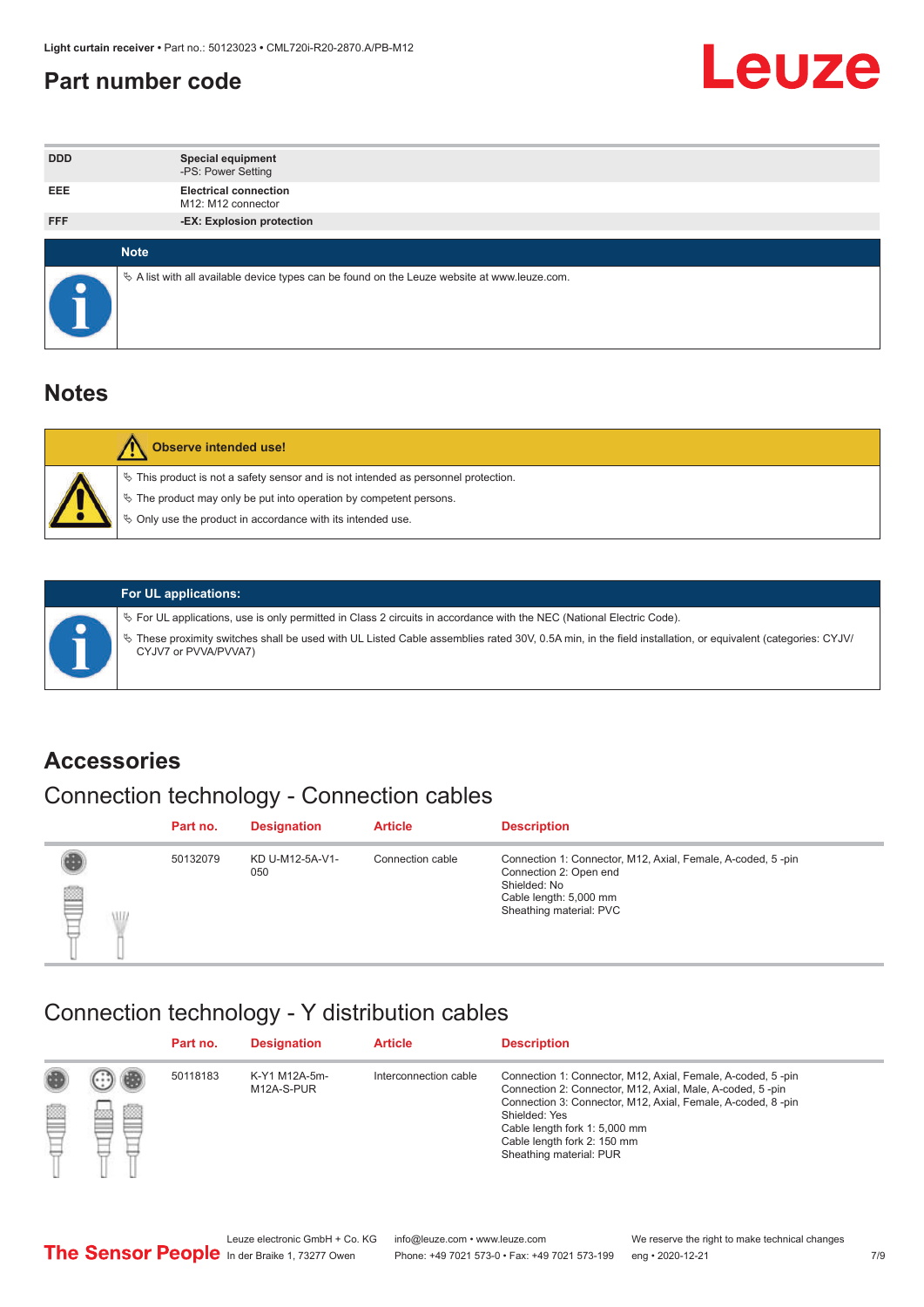### **Accessories**

# **Leuze**

|     |        | Part no. | <b>Designation</b>           | <b>Article</b>        | <b>Description</b>                                                                                                                                                                                                                                                                             |
|-----|--------|----------|------------------------------|-----------------------|------------------------------------------------------------------------------------------------------------------------------------------------------------------------------------------------------------------------------------------------------------------------------------------------|
| 622 | æ<br>鍃 | 50123265 | K-YPB M12A-5m-<br>M12A-S-PUR | Interconnection cable | Suitable for interface: PROFIBUS DP<br>Connection 1: Connector, M12, Axial, Male, B-coded, 5-pin<br>Connection 2: Cable with connector, M12, Axial, Female, B-coded, 5-pin<br>Connection 3: Cable with connector, M12, Axial, Male, B-coded, 5-pin<br>Shielded: Yes<br>Sheathing material: PUR |

### Mounting technology - Mounting brackets

|               | Part no. | <b>Designation</b> | <b>Article</b>      | <b>Description</b>                                                                                                                                                                                                        |
|---------------|----------|--------------------|---------------------|---------------------------------------------------------------------------------------------------------------------------------------------------------------------------------------------------------------------------|
| $\frac{1}{2}$ | 50142900 | BT 700M.5-2SET     | Mounting device set | Design of mounting device: Bracket mounting<br>Fastening, at system: Through-hole mounting, T slotted hole<br>Mounting bracket, at device: Screw type, Sliding block<br>Type of mounting device: Rigid<br>Material: Steel |

## Mounting technology - Swivel mounts

| Part no. | <b>Designation</b> | <b>Article</b>       | <b>Description</b>                                                                                                                                          |
|----------|--------------------|----------------------|-------------------------------------------------------------------------------------------------------------------------------------------------------------|
| 429046   | <b>BT-2R1</b>      | Mounting bracket set | Fastening, at system: Through-hole mounting<br>Mounting bracket, at device: Clampable<br>Type of mounting device: Turning, 360°<br>Material: Metal, Plastic |

### Configuration devices

| Part no. | <b>Designation</b>             | <b>Article</b>  | <b>Description</b>                                                       |
|----------|--------------------------------|-----------------|--------------------------------------------------------------------------|
| 50121098 | SET MD12-US2-IL1.1<br>$+$ Zub. | Diagnostics set | Interface: USB<br>Connections: 2 Piece(s)<br>Degree of protection: IP 20 |

### Services

| Part no. | <b>Designation</b> | <b>Article</b>   | <b>Description</b>                                                                                                                                                                                                                                                                                                                                                                                                              |
|----------|--------------------|------------------|---------------------------------------------------------------------------------------------------------------------------------------------------------------------------------------------------------------------------------------------------------------------------------------------------------------------------------------------------------------------------------------------------------------------------------|
| S981001  | CS10-S-110         | Start-up support | Details: Performed at location of customer's choosing, duration: max. 10<br>hours.<br>Conditions: Devices and connection cables are already mounted, price not<br>including travel costs and, if applicable, accommodation expenses.<br>Restrictions: No mechanical (mounting) and electrical (wiring) work<br>performed, no changes (attachments, wiring, programming) to third-party<br>components in the nearby environment. |
| S981005  | CS10-T-110         | Product training | Details: Location and content to be agreed upon, duration: max. 10 hours.<br>Conditions: Price not including travel costs and, if applicable, accommodation<br>expenses.<br>Restrictions: Travel costs and accommodation expenses charged separately<br>and according to expenditure.                                                                                                                                           |